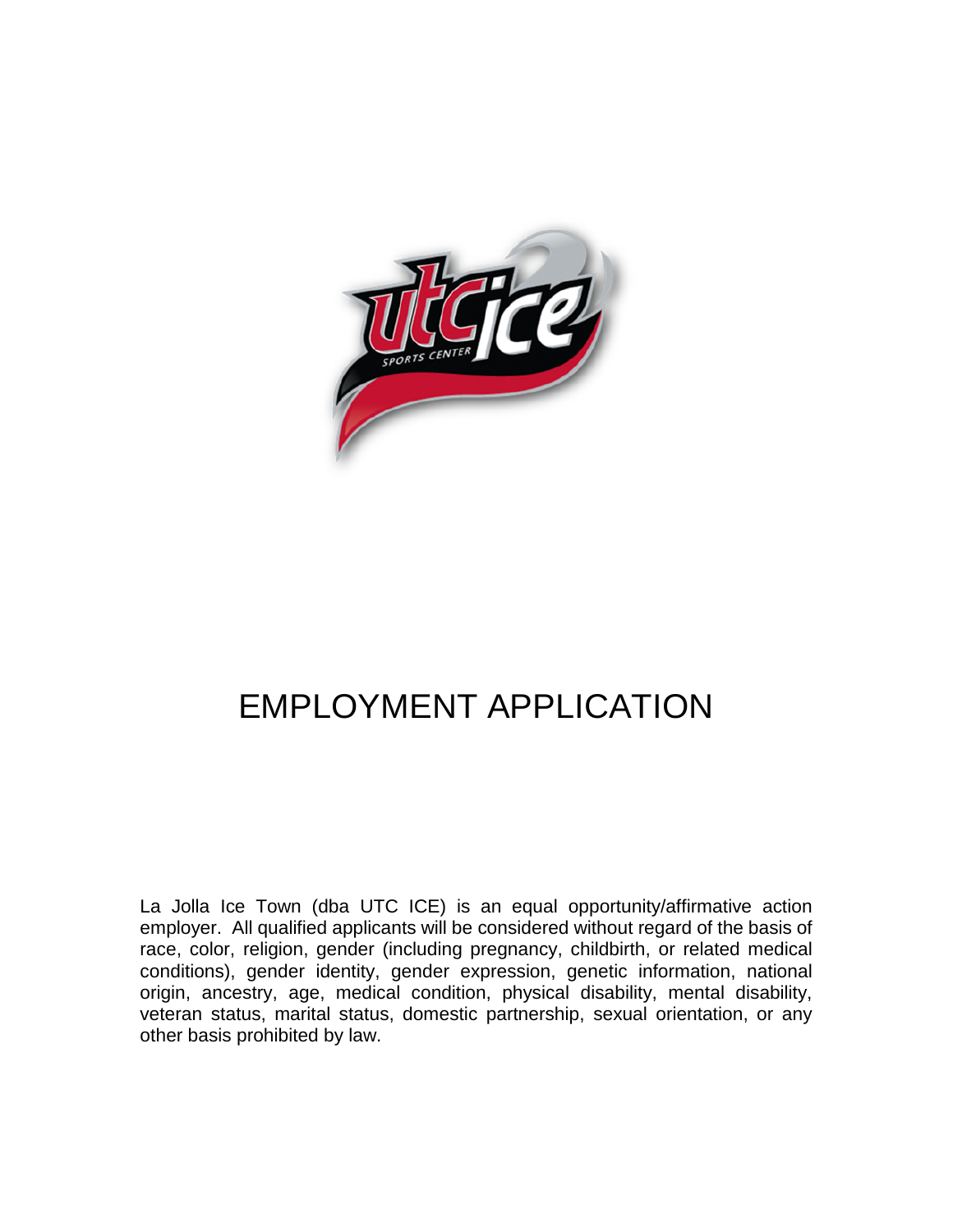| <b>PERSONAL</b>                                                   |                         |                                        |                                                    |
|-------------------------------------------------------------------|-------------------------|----------------------------------------|----------------------------------------------------|
| Last Name                                                         | First                   | Middle Initial                         |                                                    |
|                                                                   |                         |                                        |                                                    |
| Other Name(s) Used                                                |                         |                                        | Home Telephone #                                   |
|                                                                   |                         |                                        | $\lambda$                                          |
| <b>Address</b><br>City<br><b>State</b>                            | Zip Code                |                                        | Cellular Phone #<br>$\rightarrow$                  |
|                                                                   |                         |                                        |                                                    |
| <b>Email Address</b>                                              |                         |                                        |                                                    |
|                                                                   |                         |                                        |                                                    |
| Position Applying For                                             | Referred By             |                                        | <b>Salary Desired</b>                              |
|                                                                   |                         |                                        | \$                                                 |
| Have you ever interviewed with the Company                        |                         | If yes, list date(s), and job title(s) |                                                    |
| before? □ Yes □ No<br>Have you ever been employed by the company? |                         |                                        | If yes, list date(s), job title(s) and location(s) |
| $\Box$ Yes $\Box$ No                                              |                         |                                        |                                                    |
| Do you have any relatives employed by the Company?                |                         |                                        | If yes, list date(s), job title(s) and location(s) |
| □ Yes □ No<br>Are you at least 18 years old?                      |                         |                                        | If under 18, do you have a work permit?            |
| □ Yes □ No                                                        |                         | □ Yes □ No                             |                                                    |
|                                                                   |                         |                                        |                                                    |
| <b>EDUCATION</b>                                                  | <b>High School</b>      |                                        |                                                    |
| <b>Highest Grade Completed:</b>                                   |                         | College, Trade or Business             | years                                              |
|                                                                   | <b>Graduate Studies</b> |                                        | years                                              |
| School                                                            | Address                 |                                        | <sub>.</sub> years                                 |
|                                                                   |                         | <b>Major Studies</b>                   | Degree, Diploma,<br>License or Certificate         |
|                                                                   |                         |                                        |                                                    |
| <b>High School</b>                                                |                         |                                        |                                                    |
| College/University                                                |                         |                                        |                                                    |
|                                                                   |                         |                                        |                                                    |
| Vocational, Business,                                             |                         |                                        |                                                    |
| Other                                                             |                         |                                        |                                                    |
| <b>List Any Professional Designations</b>                         |                         |                                        |                                                    |
|                                                                   |                         |                                        |                                                    |
| Other Special Knowledge, Skills or Qualifications                 |                         |                                        |                                                    |
|                                                                   |                         |                                        |                                                    |
|                                                                   |                         |                                        |                                                    |
| Do you type? □ Yes □ No                                           | If yes, WPM:            |                                        |                                                    |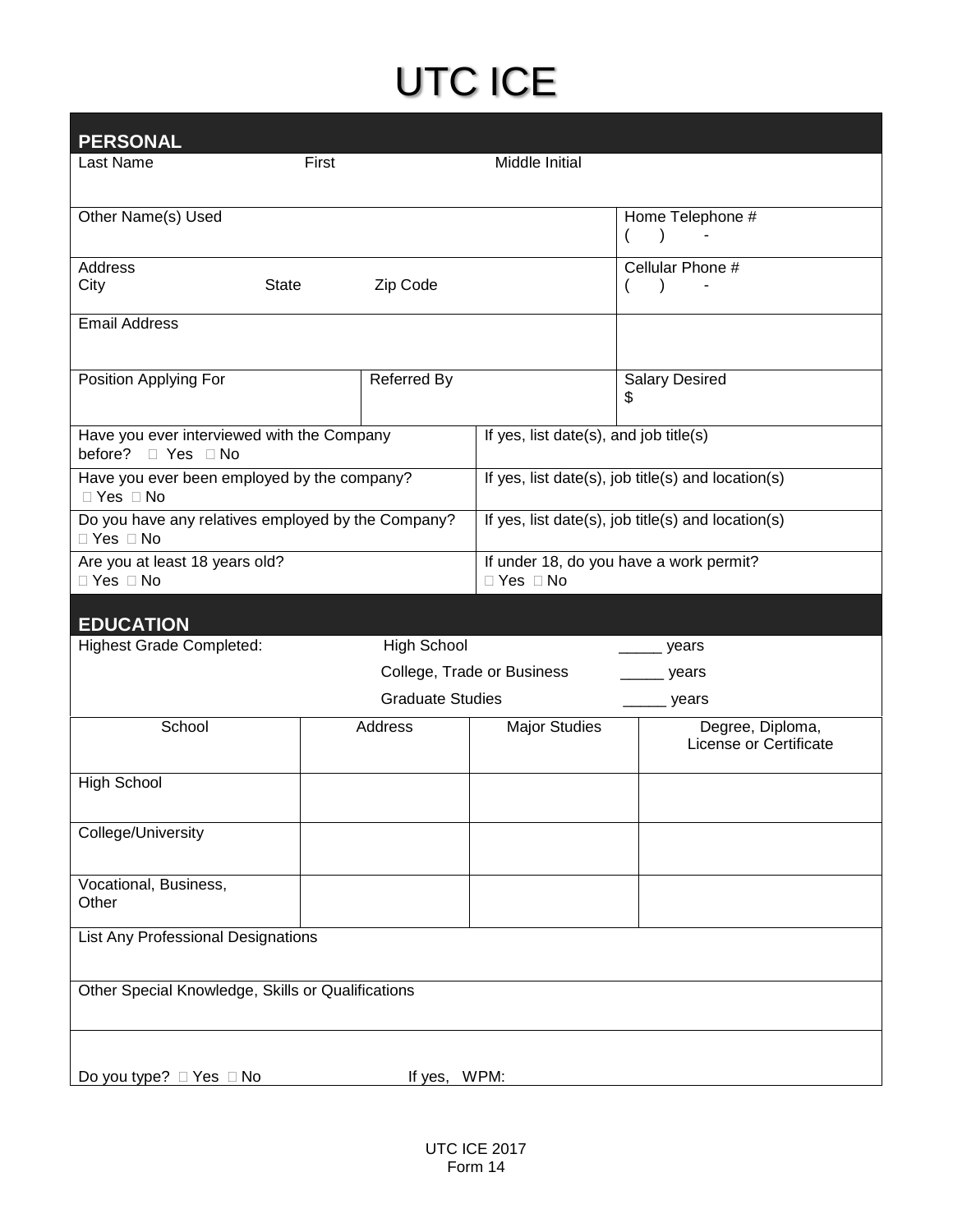Computer Skills (Hardware/Software)

### **EMPLOYMENT HISTORY**

List all employments for the past 10 years, starting with the most recent position. All information must be completed. **You may attach a resume, but not in place of completing the required information.**

| <b>Employed From</b>        | <b>Employer Name</b>    | <b>Supervisor Name</b> | <b>Starting Salary</b><br>\$ |
|-----------------------------|-------------------------|------------------------|------------------------------|
| <b>Employed Until</b>       | <b>Employer Address</b> | Supervisor Phone #     | <b>Ending Salary</b><br>\$   |
| Job Title                   |                         | Reason For Leaving     |                              |
| Duties and Responsibilities |                         |                        |                              |

| <b>Employed From</b>        | <b>Employer Name</b>    | <b>Supervisor Name</b> | <b>Starting Salary</b><br>\$ |
|-----------------------------|-------------------------|------------------------|------------------------------|
| <b>Employed Until</b>       | <b>Employer Address</b> | Supervisor Phone #     | <b>Ending Salary</b><br>\$   |
| Job Title                   |                         | Reason For Leaving     |                              |
| Duties and Responsibilities |                         |                        |                              |

| <b>Employed From</b>        | <b>Employer Name</b>    | <b>Supervisor Name</b> | <b>Starting Salary</b><br>\$ |
|-----------------------------|-------------------------|------------------------|------------------------------|
| <b>Employed Until</b>       | <b>Employer Address</b> | Supervisor Phone #     | <b>Ending Salary</b><br>\$   |
| Job Title                   |                         | Reason For Leaving     |                              |
| Duties and Responsibilities |                         |                        |                              |

| Employed From         | <b>Employer Name</b>    | <b>Supervisor Name</b> | <b>Starting Salary</b> |
|-----------------------|-------------------------|------------------------|------------------------|
| <b>Employed Until</b> | <b>Employer Address</b> | Supervisor Phone #     | <b>Ending Salary</b>   |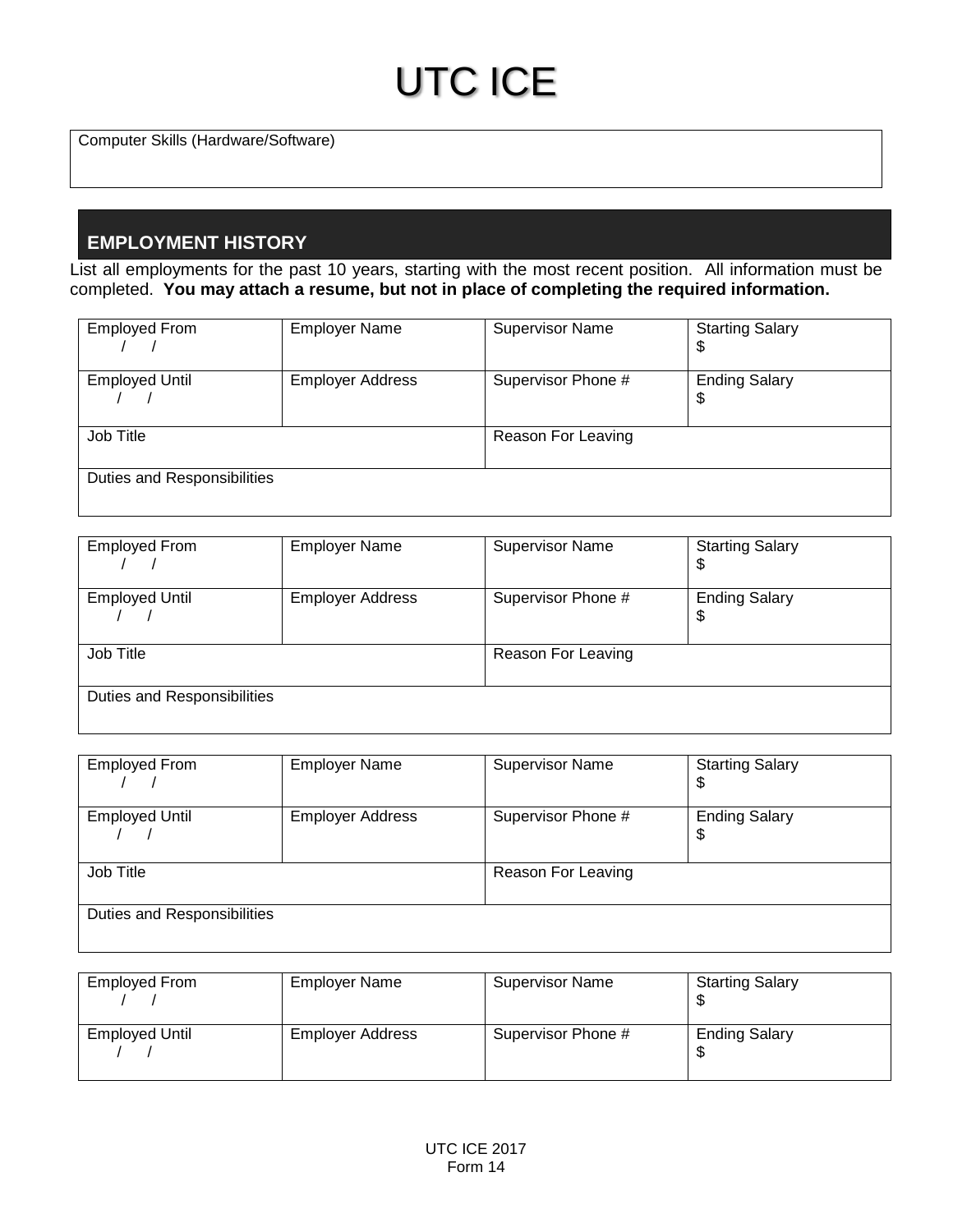| Job Title | Reason For Leaving |
|-----------|--------------------|
|           |                    |

Duties and Responsibilities

| <b>Yes</b> | No.          |                                                                                                                                                                                             |
|------------|--------------|---------------------------------------------------------------------------------------------------------------------------------------------------------------------------------------------|
| Ш          |              | May we contact your current employer for references?                                                                                                                                        |
|            | $\mathbf{L}$ | If hired, will you be able to work overtime?                                                                                                                                                |
|            |              | Will you be able to perform the essential job functions for the position you are<br>applying for with or without reasonable accommodation?                                                  |
|            |              | Have you ever been convicted of a criminal offense (felony or serious misdemeanor)?<br>(Convictions for marijuana-related offenses that are more than two years old need not be<br>listed.) |

(Note: No applicant will be denied employment solely on the grounds of conviction of a criminal offense. The nature of the offense, date of the offense, the surrounding circumstances and the relevance of the offense to the position(s) applied for may, however, be considered).

\_\_\_\_\_\_\_\_\_\_\_\_\_\_\_\_\_\_\_\_\_\_\_\_\_\_\_\_\_\_\_\_\_\_\_\_\_\_\_\_\_\_\_\_\_\_\_\_\_\_\_\_\_\_\_\_\_\_\_\_\_\_\_\_\_\_\_\_\_\_\_\_\_\_\_\_\_\_\_\_\_\_\_\_\_\_

#### **CERTIFICATION & AUTHORIZATION**

The above information is true and correct. I understand that, in the event of my employment by UTC ICE, I shall be subject to dismissal if any information that I have given in this application is false or misleading or if I have failed to give any information herein requested, regardless of the time elapsed after discovery.

I authorize UTC ICE to inquire into my educational, professional and past history references as needed to research my qualifications for this position. I hereby give my consent to any former employer to provide employment-related information about me to UTC ICE and will hold UTC ICE and my former employer harmless from any claim made on the basis that such information about me was provided or that any employment decision was made on the basis of such information. I further authorize UTC ICE to obtain any credit and consumer check.

I understand that nothing in this employment application, the granting of an interview or my subsequent employment with UTC ICE is intended to create an employment contract between myself and UTC ICE under which my employment could be terminated only for cause. On the contrary I understand and agree that, if hired, my employment will terminate at will and may be terminated by me, or UTC ICE at any time and for any reason. I understand that no person has any authority to enter into any agreement contrary to the foregoing.

If employed, I will be required to provide original documents, which verify my identity and right to work in the United States under the Immigration Reform and Control Act (IRCA) of 1986. The document(s) provided will be used for completion of form I-9.

I hereby acknowledge that I have read and agreed to the above statements.